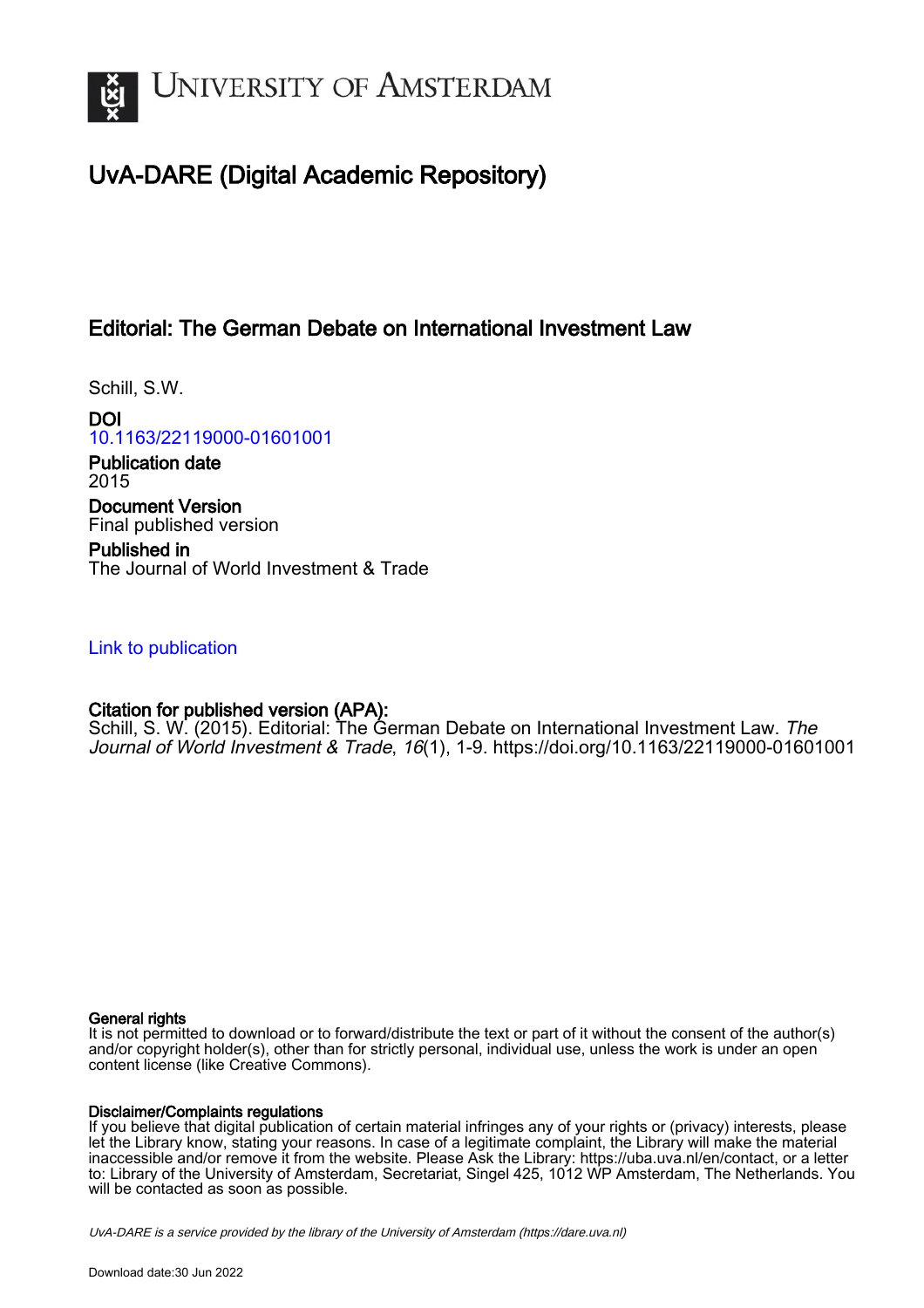the journal of world investment & trade



16 (2015) 1-9

brill.com/jwit The Journal of World Investment & Trade Law \* Economics \* Politics

# **Editorial: The German Debate on International**

**Investment Law**

*Mounting Criticism of International Investment Law in Germany; Policy Space under CETA, the German Constitution and EU Law; 2014 in Retrospect; In This Issue*

### **Mounting Criticism of International Investment Law in Germany**

The future of international investment law and investor-State arbitration remains highly debated. This is particularly true in respect of the investment chapters in the Transatlantic Trade and Investment Partnership (TTIP) currently under negotiation between the European Union (EU) and the United States and the Comprehensive Economic and Trade Agreement (CETA) between the EU and Canada, of which a final text has been agreed upon in September 2014.1

In reaction to the publication of CETA's investment chapter, which is widely regarded as a reflection of the EU Commission's thinking on investment protection more generally,<sup>2</sup> and is possibly a blueprint for TTIP, a vivid debate has ensued in Germany with investor-State dispute settlement is severely criticized. Opposition to CETA's investment chapter comes from the Green Party, the socialist party *Die Linke*, as well as labor unions and various non-governmental organizations; but also the Social Democrats, whose party leader Sigmar Gabriel is, as Federal Minister for Economic Affairs and Energy, in charge of international economic agreements, are critical of investor-State arbitration in CETA.

The debate continues, but for now the signing of CETA, originally scheduled to take place at the EU-Canada summit in September 2014, has been put off. Is Germany, the country that not only has concluded the first bilateral investment treaty (BIT) in 1959 but also has the densest network of BITs worldwide, as some fear, joining the coalition of critics and fundamentally reversing its international investment policy?

<sup>1</sup> The text of CETA, including annexes, is available for download at [<http://trade.ec.europa.eu/](http://trade.ec.europa.eu/doclib/html/152806.htm) [doclib/html/152806.htm](http://trade.ec.europa.eu/doclib/html/152806.htm)> accessed 17 December 2014.

<sup>2</sup> See the various contributions to the Special Issue of the Journal of World Investment and Trade on 'The Anatomy of the (Invisible) EU Model BIT', edited by Marc Bungenberg and August Reinisch in (2014) 15 JWIT 375–704.

<sup>©</sup> Schill, 2015 | doi 10.1163/22119000-01601001

This is an open access article distributed under the terms of the Creative Commons Attribution-NonCommercial 3.0 Unported (CC-BY-NC 3.0) License,<http://creativecommons.org/licenses/by-nc/3.0/>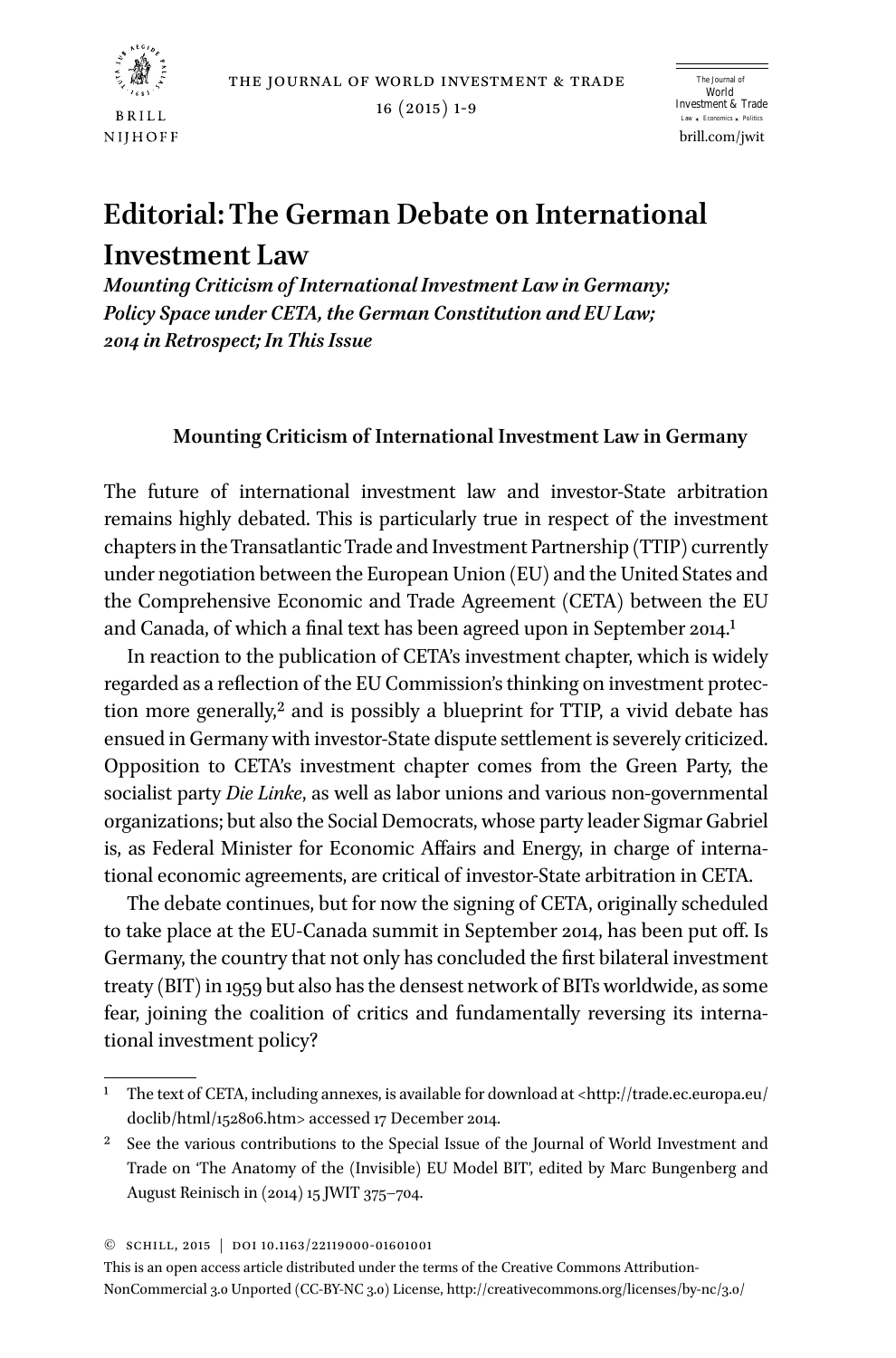In my view, the matter is not quite that tragic. Above all, the current debates in Germany must be put into context to become understandable. That context is first and foremost Vattenfall's arbitration under the Energy Charter Treaty regarding Germany's nuclear power phase-out (*Vattenfall II)*.3 Yet, just pointing to the fact that Germany has now joined the ranks of respondents is too simple an explanation for the current criticism. Two earlier investment treaty arbitrations, a little-known UNCITRAL proceeding under the Germany-India BIT initiated in the late 1990s<sup>4</sup> and *Vattenfall I v Germany*, which involved a dispute about environmental standards for a coal-fired power plant in the City of Hamburg,5 had no significant political repercussions.

The *Vattenfall II* case, however, is special because it involves more than the challenge of a politically sensitive legislative measure; much more: the nuclear power phase-out touches on an issue that has marked Germany's social and political culture over the past three and a half decades like no other issue apart from German reunification. The Green movement would have been unthinkable in its present form without opposition to nuclear power and the peace movement during the Cold War is likely to have been significantly different.

The entire political and social landscape in Germany, in other words, has been so deeply influenced by the struggle against nuclear power that *Vattenfall II*, and with it investor-State arbitration generally, is seen as a challenge to a fundamental social and political settlement and hence to democracy more generally. Add to that an at best half-way informed press that understands little even of the basics of international investment law and investor-State arbitration, and you have the perfect storm of public skepticism vis-à-vis investor-State arbitration.

Notwithstanding the wide-spread criticism, it is important to note that no official government position has been taken that would reverse Germany's stance on international investment law and investor-State arbitration generally. In fact, criticism at present is (still) largely limited to investment disciplines in agreements with other developed economies. What is more, rather than blind and predetermined attacks against established features of international investment law, we are seeing the beginning of a debate that – beyond the inevitable political saber-rattling – tries to be objective, representative, and open.

<sup>3</sup> *Vattenfall AB and others v Federal Republic of Germany*, ICSID Case No ARB/12/12 (registered 31 May 2012).

<sup>4</sup> *Sancheti v Federal Republic of Germany*, UNCITRAL, Award (6 June 2001) (proceedings terminated because Claimant failed to pay advances on costs) (award on file with author).

<sup>5</sup> *Vattenfall AB, Vattenfall Europe AG, Vattenfall Europe Generation AG & Co KG v Federal Republic of Germany*, ICSID Case No ARB/09/6, Award (11 March 2011).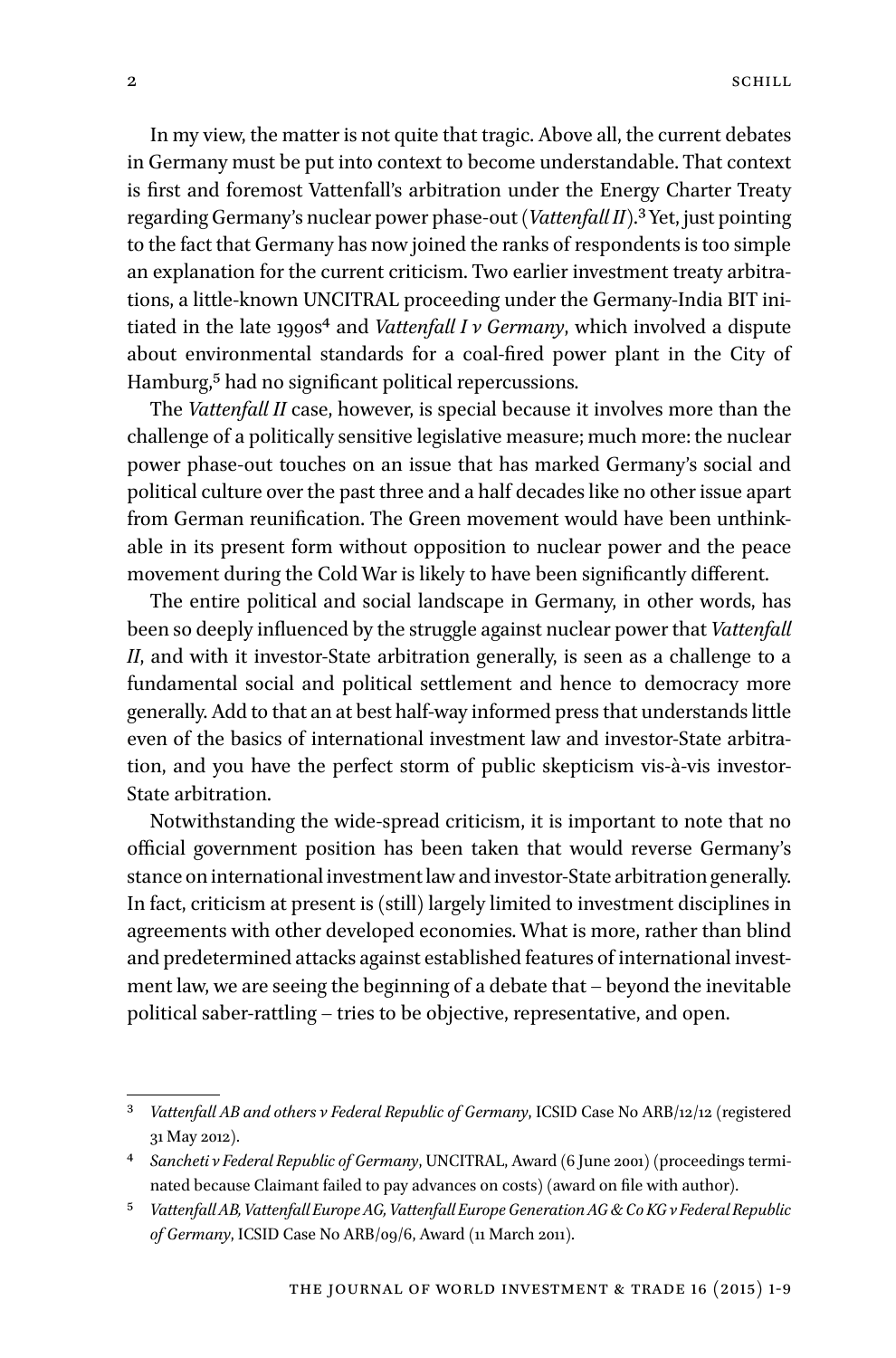In fact, core actors in Germany, above all the Ministry for Economic Affairs and Energy, seem determined to create a rational and well-informed framework for the debate on international investment law and investor-State arbitration that is representative of all major stakeholders. Thus a Council on TTIP with representatives of German industries, labor unions, churches, consumer associations, environmental groups, agricultural production, local communities, and transparency international, amongst others, has been created to advise the Ministry.6 Furthermore, the Ministry commissioned a study on whether the investment chapter in CETA restricted the legislator's policy space beyond existing restrictions under Germany constitutional law and EU law, on which I report below. All of this has the purpose to rationalize the debate and provide a basis on which political institutions, social interest groups, and the public at large can form an opinion on investor-State arbitration.

In sum, the debate in Germany about international investment law, in my view, is a positive development because only the type of public debate we are now seeing there will enable international investment law to develop, on a solid democratic basis, into its next phase, namely that of large-scale trade and investment agreements between major economic blocks and regional organizations, whether between the EU and the United States or between the EU, China, India, and ASEAN. International investment law must be democratically endorsed – and that is why similar debates should be encouraged more generally, rather than stalled.

### **Policy Space under CETA, the German Constitution and EU Law**

In the context of the discussions on CETA, an important question is whether CETA's investment chapter reduces Germany's 'policy space', in particular that of the legislator, beyond existing limitations under German constitutional law and EU law. If it did, this would have been a clear sign that the claims of critics about the reduction of policy space by investment treaties hold true. Indeed, the claim that investment treaty disciplines afford better protection is widespread; but studies showing this by comparing investment treaty disciplines with how foreign investment is protected under domestic constitutional law and other international instruments are largely amiss.7 For this reason, and in

<sup>6</sup> For more information see [<http://www.bmwi.de/DE/Ministerium/beiraete,did=639536](http://www.bmwi.de/DE/Ministerium/beiraete,did=639536.html) [.html](http://www.bmwi.de/DE/Ministerium/beiraete,did=639536.html)> accessed 21 October 2014.

<sup>7</sup> For an exception see, for example, Lise Johnson and Oleksandr Volkov, 'Investor-State Contracts, Host-State "Commitments" and the Myth of Stability in International Law' (2013) 24 Am Rev Intl Arb 361.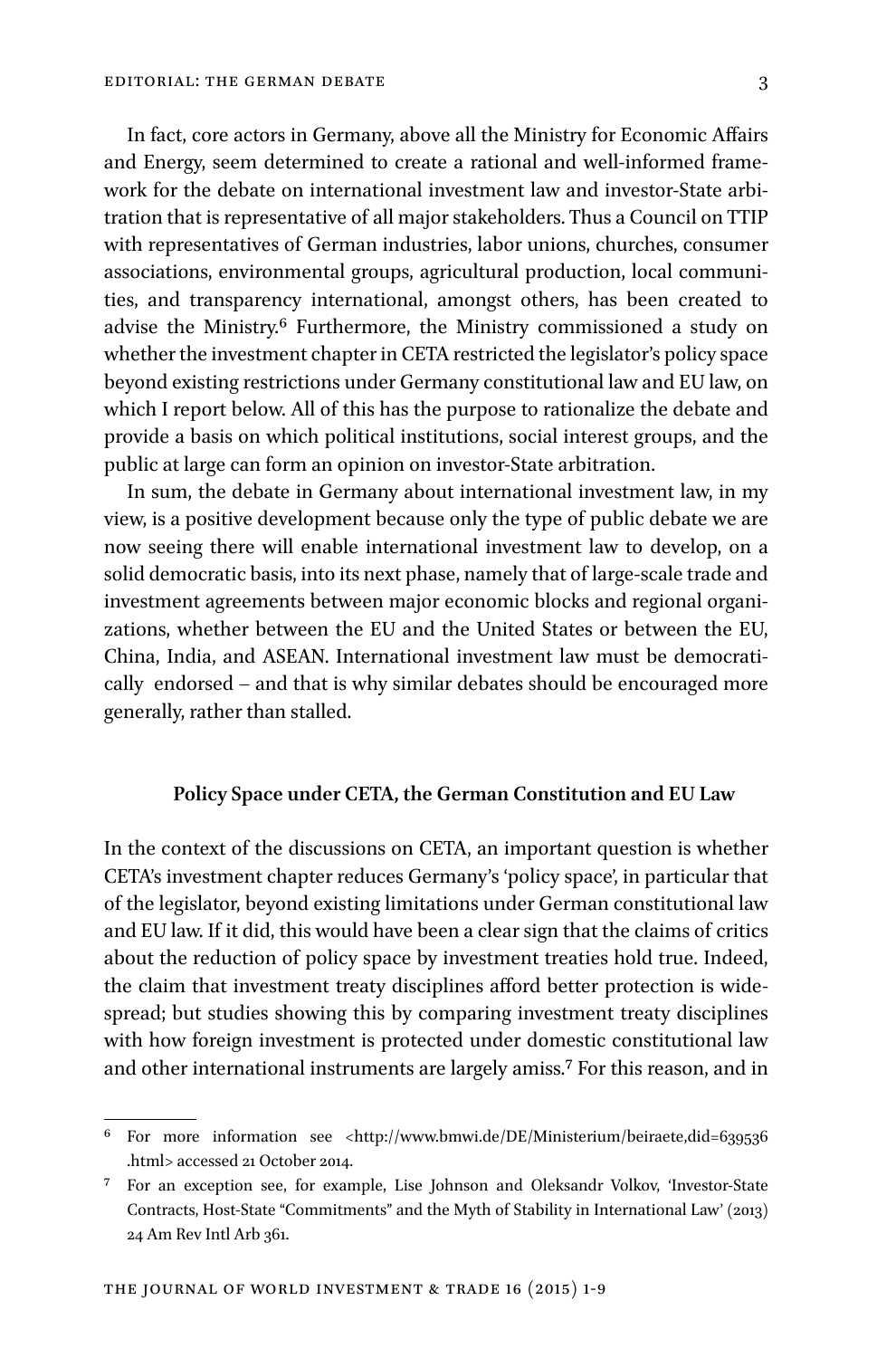order to have a basis for making decisions about the possible consequences of CETA, the German Federal Ministry for Economic Affairs and Energy commissioned a legal opinion on the impact of the investment disciplines under CETA on the legislator's policy space that I had the honor to render.<sup>8</sup>

This is what I concluded in the executive summary:

The international legal obligations in CETA that grant protection to investments of Canadian investors impose restrictions on the legislator that are independent of German constitutional and State liability law as well as of EU law. CETA grants – albeit subject to extensive exceptions – market access, national treatment and most-favored-nation treatment to Canadian investors, protects existing investments against narrowly defined legislative interventions (especially uncompensated expropriations and measures tantamount to expropriation, violations of fair and equitable treatment and full protection and security) and contains provisions to ensure the free transfer of capital. Violation of these rules may be invoked in interstate arbitrations and – albeit subject to important restrictions in relation to market access, in the area of financial regulation, and concerning taxation – in investor-State arbitrations.

Yet, CETA hardly imposes restrictions on the legislator's regulatory space that go beyond those already in existence under constitutional and EU law. Only the right to national and most-favored-nation treatment results, to the extent none of the numerous exceptions applies, in a substantial improvement of the legal protection of Canadian investors. Through CETA they are granted protection that is, as regards market access and protection of existing investments, equivalent to that enjoyed by domestic investors under the constitution's fundamental rights and by EU investors under fundamental freedoms and fundamental rights granted under EU law. This reduces the legislator's policy space insofar as discriminations of foreign investors due to their Canadian nationality become inadmissible. This notwithstanding, the numerous exceptions that CETA contains significantly narrows the right to equal treatment both for Canadian investors in Germany, as well as for German (and other European) investors in Canada.

<sup>8</sup> The complete study (in German) is available as Stephan W Schill, *Auswirkungen der Bestimmungen zum Investitionsschutz und zu den Investor-Staats-Schiedsverfahren im Entwurf des Freihandelsabkommens zwischen der EU und Kanada (CETA) auf den Handlungsspielraum des Gesetzgebers* (August 2014) <[http://www.bmwi.de/BMWi/Redaktion/PDF/C-D/ceta](http://www.bmwi.de/BMWi/Redaktion/PDF/C-D/ceta-gutachten-investitionsschutz) [-gutachten-investitionsschutz>](http://www.bmwi.de/BMWi/Redaktion/PDF/C-D/ceta-gutachten-investitionsschutz) accessed 16 October 2014.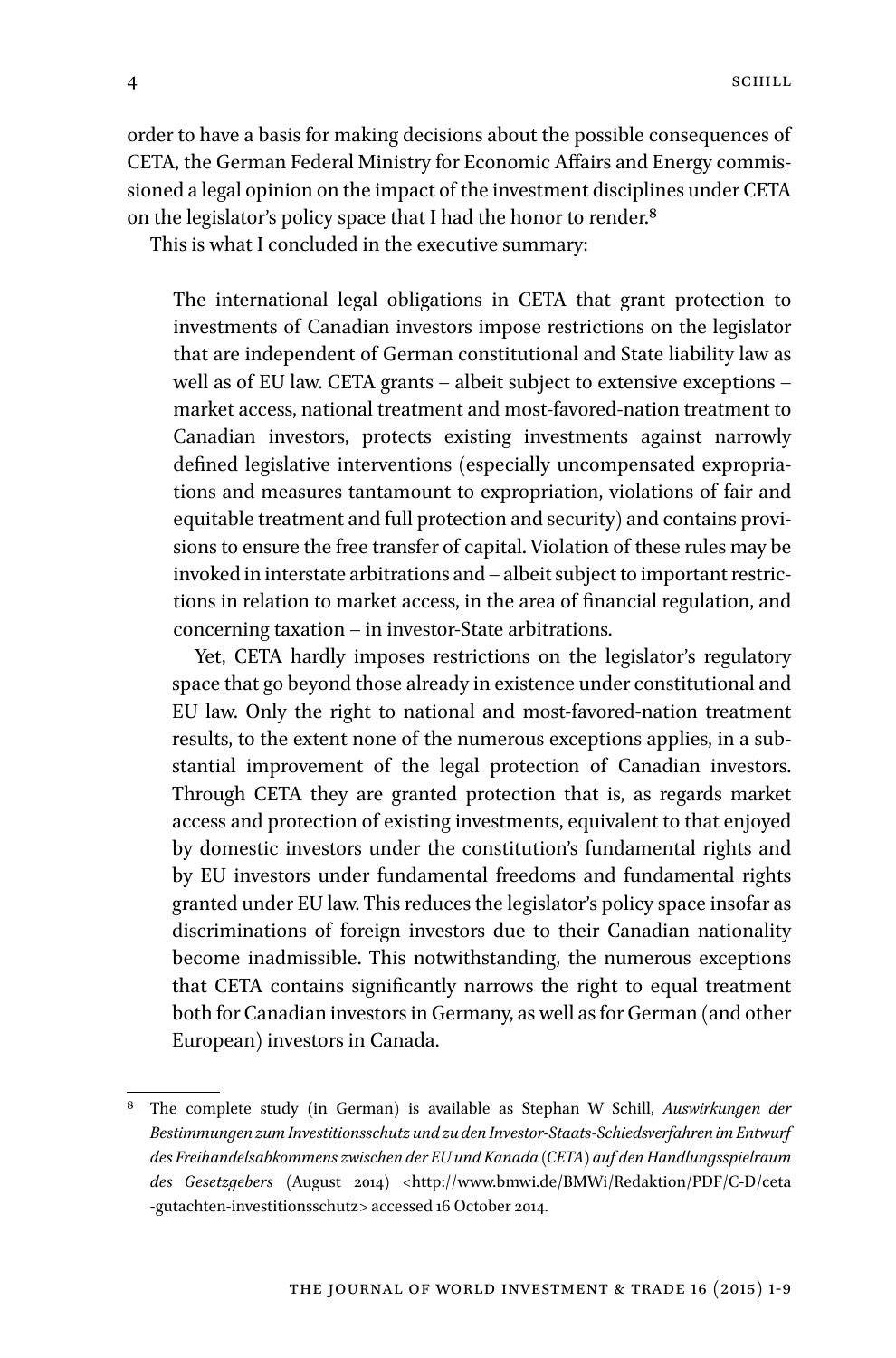As regards the protection of existing investments against interferences by the legislator other than discriminatory treatment, CETA falls short of the protection granted by German constitutional law and EU law. In relation to legislative measures, the right to fair and equitable treatment under CETA is essentially limited to a prohibition of manifestly arbitrary measures and a minimum level of protection of legitimate expectations. By contrast, the protection granted by the concept of the rule of law ('Rechtsstaatsprinzip') and the principle of proportionality under the German constitution are more comprehensive. Similarly, the provisions in CETA protecting against direct and indirect expropriation are not farther-reaching than parallel protections under the German constitution. In addition, the legislator's policy space is expressly protected against limitations through a variety of exceptions in CETA, including for the protection of national security, the environment, or public health, as well as exceptions regarding taxation and the regulation of financial markets.

Differences between constitutional law and EU law, on the one hand, and the provisions protecting investments under CETA's investment chapter, on the other hand, exist with respect to the legal consequences of breaches of the respective provisions. However, divergences in this respect are essentially due to structural differences of the legal regimes in question. Unlike under constitutional law and EU law, the legal consequences of a breach of CETA are limited to compensation and damages; the repeal or the adoption of a legislative measure cannot be demanded. As a substitute for the absence of a right of an investor to demand the establishment of a CETA-compliant state of affairs, CETA permits an immediate claim for compensation and damages; it thereby deviates from the situation under constitutional law where compliance with primary obligations takes precedence over the State's liability for damages. Yet, since the restrictions CETA imposes on legislative action are less imposing than those under constitutional law and EU law, the liability risk is manageable. Similarly, the standard for calculating compensation and damages, including interests, only marginally deviates from German State liability law. Yet, depending on the circumstances, the costs for pursing claims in investor-State arbitration may be higher than in proceedings before domestic courts.

An important difference between CETA and constitutional law and EU law concerns the enforcement mechanism in investor-State arbitration proceedings. Yet, access to arbitration is subject to high procedural hurdles and is only available for a narrow class of claims. The risk that arbitral tribunals under CETA further develop the applicable legal standards,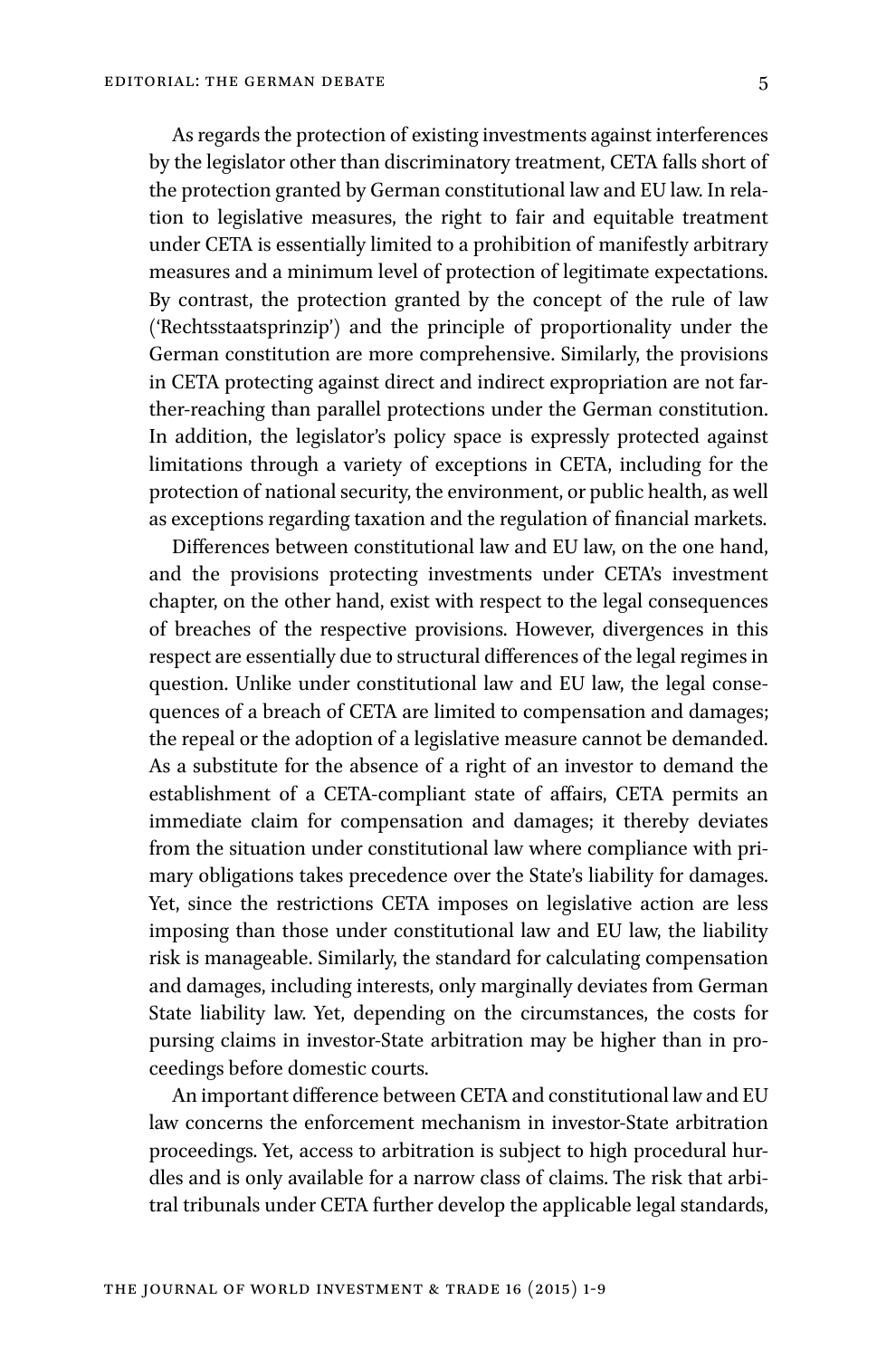and thereby extend State liability, are mitigated by institutional mechanisms. This cannot be seen as a limitation of the legislator's policy space that goes beyond constitutional law and EU law.

Overall, CETA essentially imposes no restrictions on the legislator that go beyond existing restrictions under constitutional law or EU law. On the contrary, in central aspects CETA lags behind the level of investment protection offered under constitutional law and EU law. Concerns in respect of liability risks of the Federal Republic of Germany or of the limitation of the legislator's policy space because of the provisions on the protection of investments in CETA are therefore negligible. Rather, the relatively low level of international investment protection puts the value of the investment chapter in CETA for the protection of German and European investors in Canada into question.

Whether Canada and the EU can live with this investment chapter both in respect of their defensive interests as capital-importing countries and their offensive interests as capital-exporting countries is a political question for which technical expertise cannot have an answer. My conclusions do suggest, however, that the investment chapter in CETA is neither the anti-democratic, policy-space-eating beast that some opponents of investment treaty protections evoke, nor does it represent the same high level of investment protection contained in most hitherto existing Member States' BITs. My conclusions may not sit easily with everybody and there may also be disagreement on my evaluations of investment law, German constitutional law, and EU law, given that all three bodies of law are based on principles that require an appreciation and weighing of competing interests. Yet, instead of raising charges of personal bias against me (which already has occurred), or continuing to scaremonger about the wide-ranging impact of investment treaty disciplines on domestic policy space, my request would be that opponents come forward with substantive analyses themselves, showing where investment disciplines – apart from the field of non-discrimination – really are more restrictive than existing constitutional or EU law disciplines, whether in Germany or elsewhere.

At the very least, I hope that studies such as the one I conducted on Germany are the start of a more rational political as well as professional debate in respect of all involved disciplines, that is, investment law, EU law, and constitutional law. Moreover, I hope that similar studies will be conducted in relation to other domestic constitutional systems. This could give rise to a truly countryoverarching debate on how investment law, supranational legal regimes, such as EU law, and domestic constitutional law relate to each other, thereby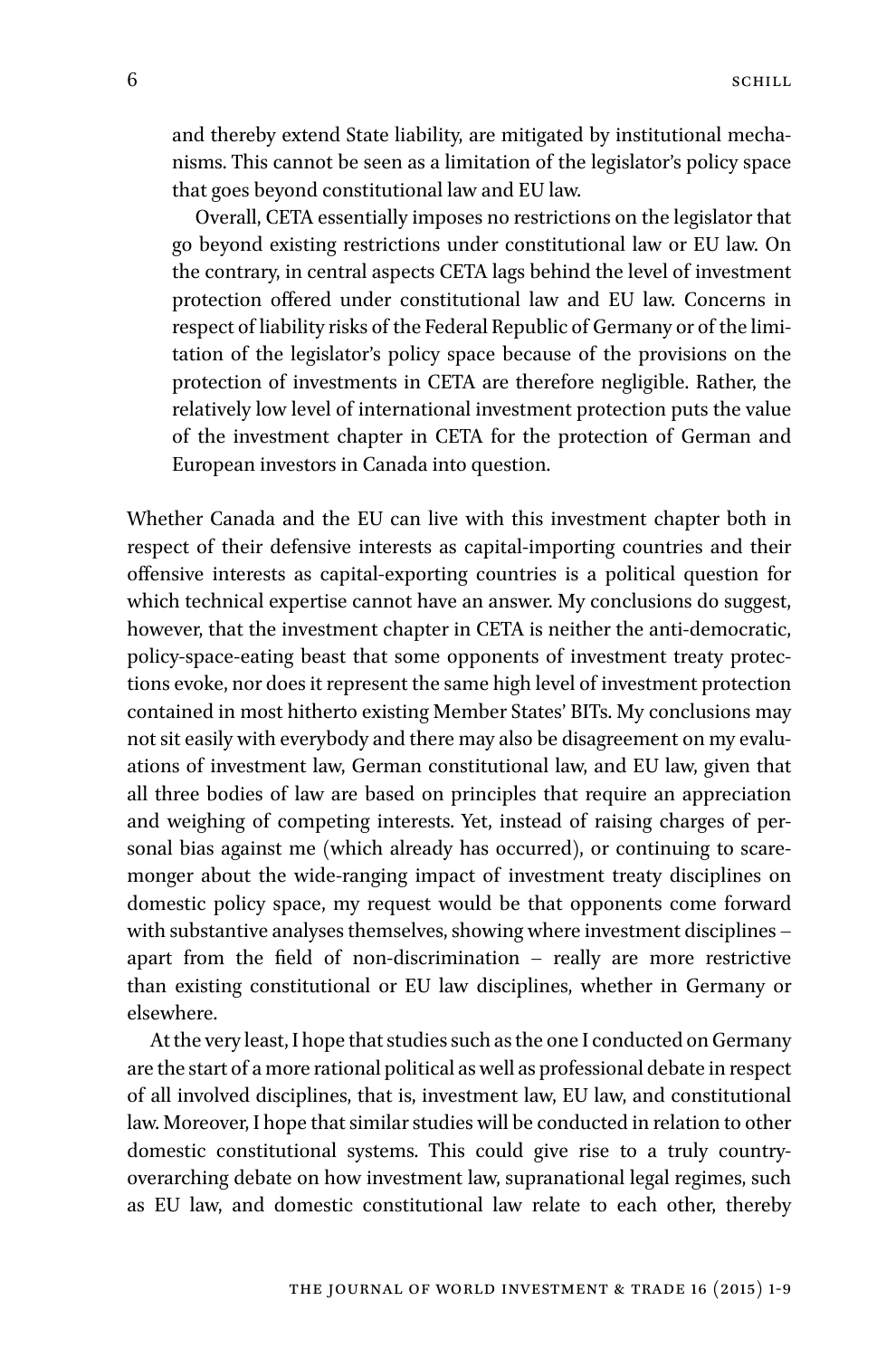enabling a well-informed and rational discourse on how investor-State relations can and should be structured.

#### **2014 in Retrospect**

The publication of the first issue in 2015 is an occasion to look back at 2014, the first year under my editorship. Statistics are the natural way to approach this – whether the content has been appealing, interesting, stimulating, is for you, the reader, to judge. In 2014, JWIT has published a total of 1,124 pages, containing 28 articles (of which 14 were part of a Special Issue on the EU's international investment policy and 7 of a Special Issue on investment law and sustainable development), 17 case comments, 3 book review essays, 11 book reviews, and 3 editorials. The topics covered included investment and trade law, EU law, WTO law and commercial arbitration. This is an encouraging start for the new JWIT.

A new year is also the time to say 'thank you'. I would like to thank my editorial team (Editorial Office, Associate and Assistant Editors), without whom running the Journal would be impossible, as well as the members of the Editorial Board and of the Editorial Advisory Board for their commitment and support. Furthermore, thanks are due to all those helping the Journal in pursuing its mission by cutting out time in their busy schedules for peer reviews. Apart from members of the Board, the following served as peer reviewers in the past year: Mathias Audit, Perry Bechky, Axel Berger, Christina Binder, Jonathan Bonnitcha, Anatole Boute, Chi Carmody, Lorenzo Cotula, Omaia Elwan, Tarcisio Gazzini, Lukasz Gruszczynski, Pasha Hsieh, Ursula Kriebaum, Meredith Lewis, Mohamed Mattar, Makane Mbengue, Gregory Messenger, Tim Meyer, Peter Muchlinski, Shin-yi Peng, Lauge Poulsen, Michele Potestà, Mavluda Sattorova, Engela Schlemmer, Yulia Selivanova, Federica Violi, Riekie Wandrag, and Julia Ya Qin. This service is vital to the Journal and is gratefully acknowledged.

### **In This Issue**

This issue kicks off with a detailed account of the negotiations of the United Nations Code of Conduct on Transnational Corporations (and various related instruments) that started in the 1970s. It is based both on the first-hand experience of its author, Karl P. Sauvant, who has accompanied the negotiations as a member of the United Nations Centre on Transnational Corporations, and interviews with many of the negotiators. Sauvant's piece is a fascinating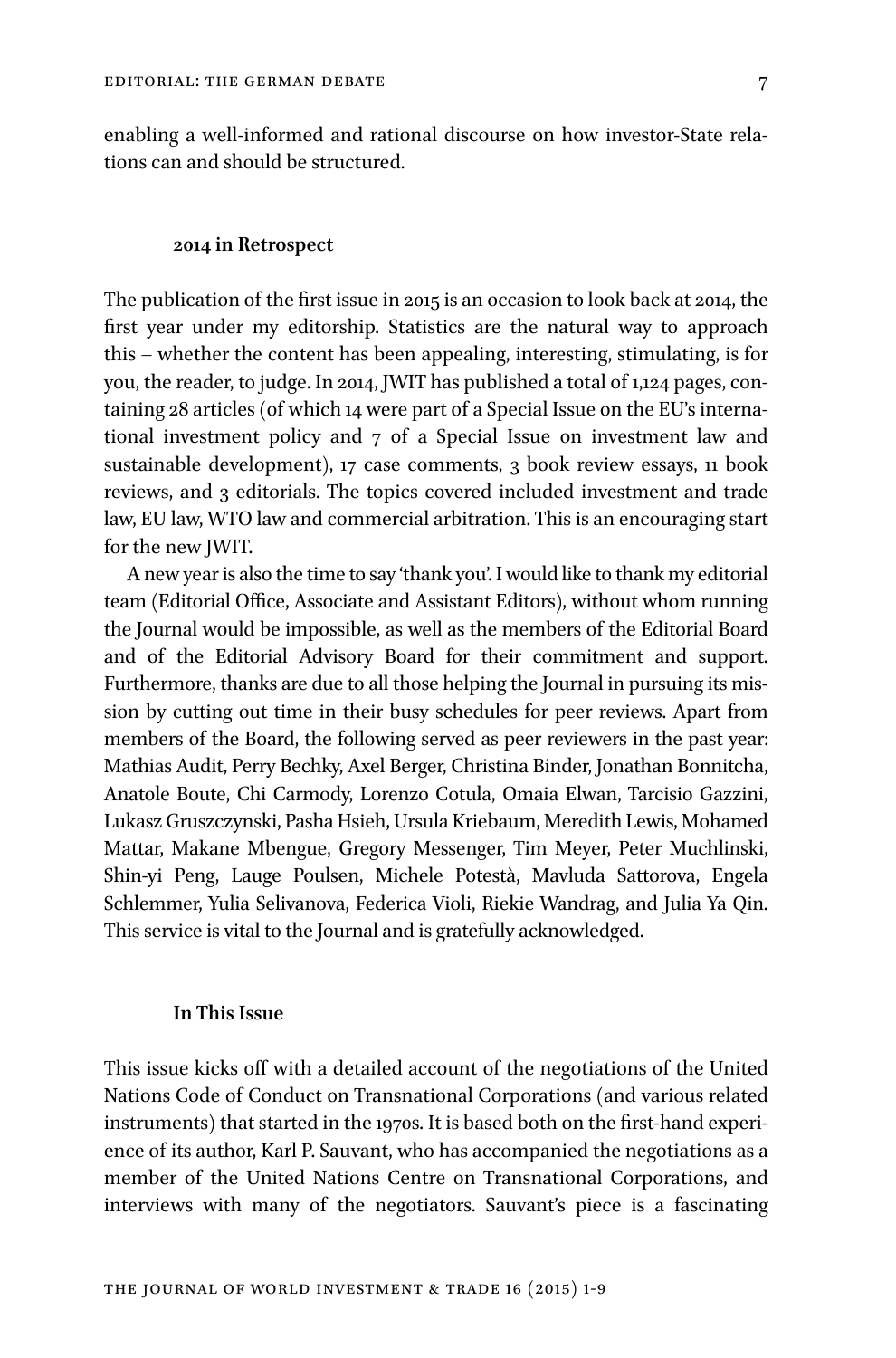account of the promises and difficulties of an instrument that attempted to put into place a far-reaching regulatory approach to foreign investment relations that contained, unlike the current, protection-based system, rights and responsibilities of host countries and transnational corporations. As Sauvant argues, the experience with the Code negotiations is not only of purely historical interest, but should inform current efforts at reforming the international investment regime.

In the second article, Sotonye Frank provides a critical analysis of the presumptions on which the need for including stabilization clauses in contracts with developing countries in the natural resources sector is based: first, the existence of competition of developing countries for foreign direct investment; and second, the higher level of political risk in these countries. Frank argues that neither presumption is true as such and that, hence, stabilization clauses are much less important for developing countries to attract foreign investment than often assumed. His article and the arguments he provides should further fuel the already vivid debate about stabilization clauses.

The third article reproduces Michael Trebilcock's Robert Hudec Lecture at the 2014 Biannual Conference of the Society of International Economic Law in Bern. Tracing the role of developing countries in the world trading system and the evolving legal framework for their participation, he attributes the paralysis of the Doha Development Round to the failure of the WTO in advancing an appropriate interface between trade and development. As a way forward, Trebilcock advocates for a fundamental rethinking of the orientation of the multilateral trading system that reconciles international trade law and policy and development theory. The key, in his view, is for trade law to become more flexible, contextual and tailored in order to permit both the implementation of development objectives and enhanced cooperation through plurilateral and preferential trade agreements, without giving up the WTO's claim to arrive at a universal, non-discriminatory regime.

The fourth article by Benn McGrady presents an account of how the WTO principle of non-discrimination has been applied by the Appellate Body in its recent rulings in *US-Cloves Cigarettes*, *US-Tuna II*, *US-COOL* and *EC-Seal Products* to measures involving distinctions regarding the import and sale of certain products that aimed at achieving legitimate regulatory objectives, such as the protection of public health, consumers, or animal welfare. Most interestingly, McGrady examines to which extent these WTO decisions may impact the application and interpretation of the principle of non-discrimination in international investment law. His analysis shows the great potential for